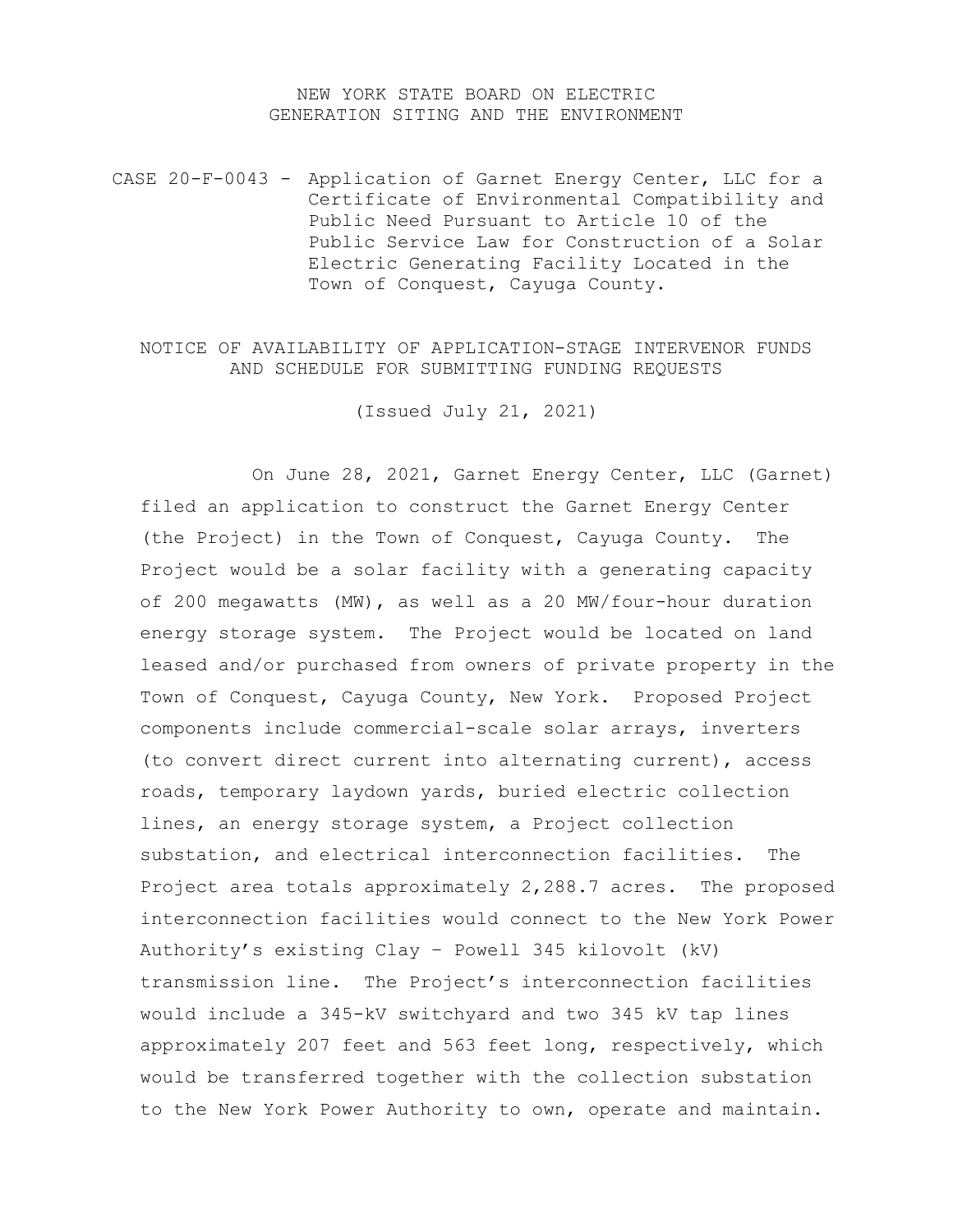With its application, Garnet submitted a check for \$200,000 for application-stage intervenor funding, as required by PSL §164(6).

**PLEASE TAKE NOTICE** that funds are available to eligible municipal and local parties to participate in this proceeding (see 16 NYCRR §1000.10 (b)(3); §1000.2(s)). Garnet submitted the required intervenor fee of \$200,000 to be used to defray expenses for expert witness, consultant, administrative or legal fees (other than in connection with judicial review). At least 50 percent of the funds must be reserved for potential awards to municipalities.

Eligible municipal and local parties intending to request intervenor funding must use the "RFIF Form" available on the New York State Board on Electric Generation Siting and the Environment (Siting Board) web page at

<http://www.dps.ny.gov/SitingBoard> (please follow the "Forms" link on the left side of the page). Requests for funds should be submitted to the Examiners, Administrative Law Judges Maureen Leary and Gregg Sayre [\(maureen.leary@dps.ny.gov](mailto:maureen.leary@dps.ny.gov) and [gregg.sayre@dps.ny.gov\)](mailto:gregg.sayre@dps.ny.gov) of the Department of Public Service and Administrative Law Judge Michele Stefanucci [\(michele.stefanucci@dec.ny.gov\)](mailto:michele.stefanucci@dec.ny.gov) of the Department of Environmental Conservation **by 4:30 p.m. on August 20, 2021.**

Copies of requests also must be filed with the Hon. Michelle L. Phillips, Secretary to the Siting Board, at [secretary@dps.ny.gov](mailto:secretary@dps.ny.gov) **by 4:30 p.m. on the due date**. Persons without email access may send their documents to the Examiners and Secretary Phillips by first-class mail at the New York State Board on Electric Generation Siting and the Environment, Three Empire State Plaza, Albany, New York 12223, such that the requests are received by the due date.

-2-